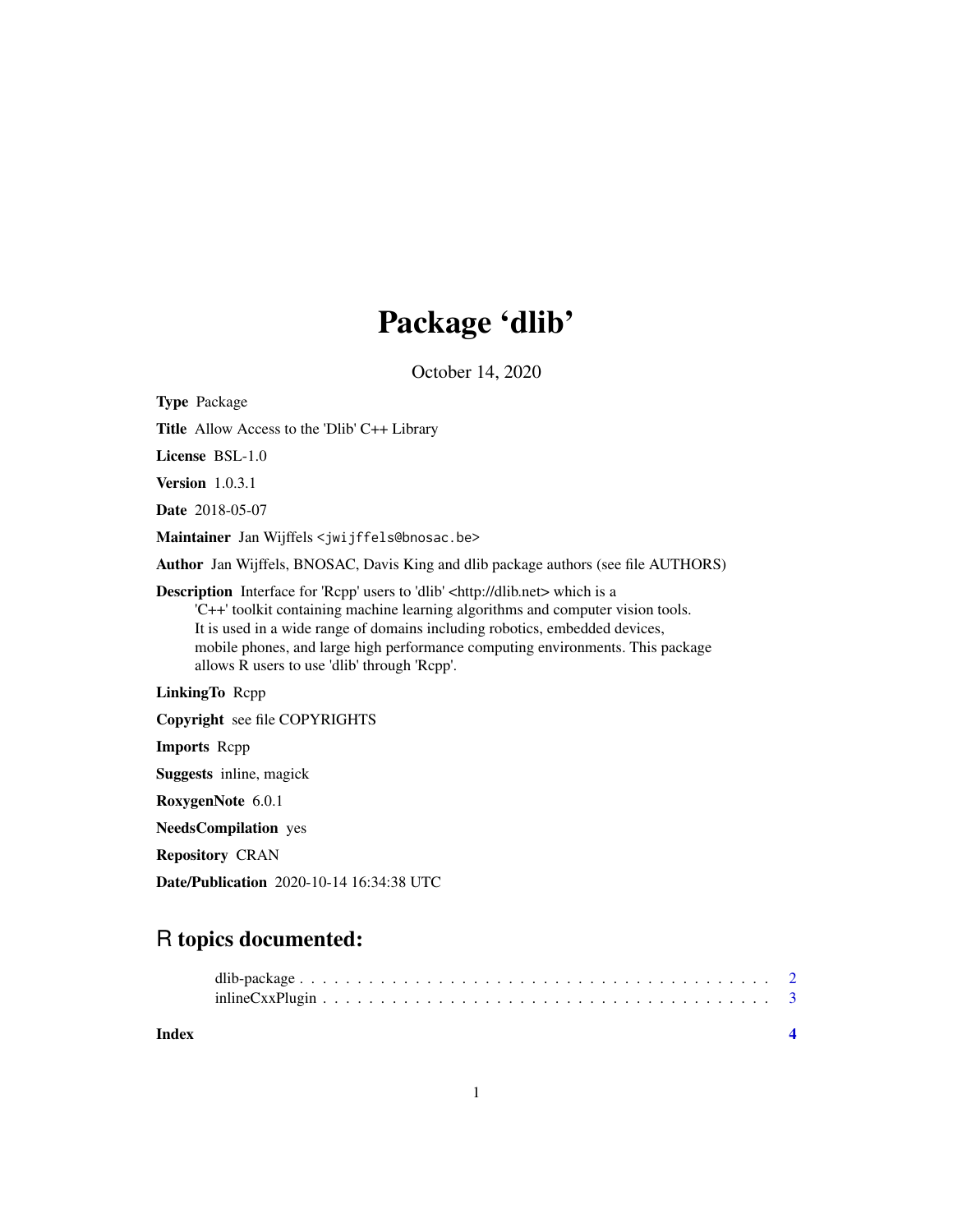#### Description

'Dlib' <http://dlib.net> is a 'C++' toolkit containing machine learning algorithms and computer vision tools. It is used in a wide range of domains including robotics, embedded devices, mobile phones, and large high performance computing environments. This package allows R users to use 'dlib' through 'Rcpp'.

#### See Also

[inlineCxxPlugin](#page-2-1)

#### Examples

```
## Not run:
library(Rcpp)
library(inline)
library(dlib)
##
## Example adapted from http://dlib.net/surf_ex.cpp.html
## Find the SURF (https://en.wikipedia.org/wiki/Speeded_up_robust_features)
## features of an image
##
## Step 1:
## Register a function called dlib_surf to read and extract the FHOG features
## have a look at the file for how it is structured
f <- system.file("extdata", "rcpp_surf.cpp", package = "dlib")
cat(readLines(f), sep = "\n")sourceCpp(f)
##
## Step 2:
## Convert image from jpeg to BMP3 format as ine dlib_surf function,
## we assume the file is in BMP3 format
library(magick)
f <- system.file("extdata", "cruise_boat.jpeg", package = "dlib")
img <- image_read(path = f)
img
f_bmp <- tempfile(fileext = ".bmp")
image_write(img, path = f_bmp, format = "BMP3")
##
## Step 3:
## Apply the function Rcpp function dlib_surf on the image
dlib_surf(f_bmp)
```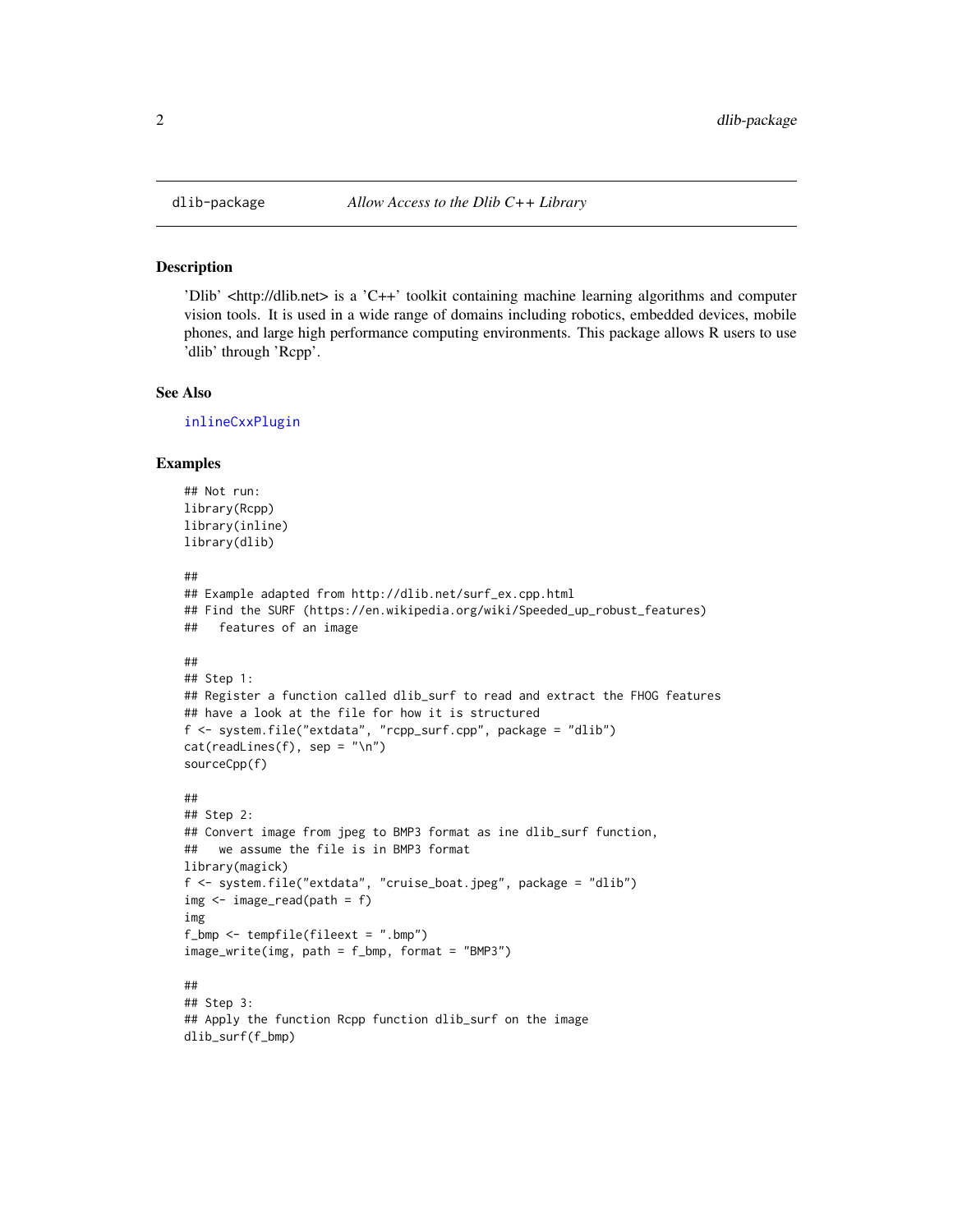#### <span id="page-2-0"></span>inlineCxxPlugin 3

## End(Not run)

<span id="page-2-1"></span>inlineCxxPlugin *Rcpp plugin for dlib*

#### Description

Rcpp plugin for dlib

#### Usage

inlineCxxPlugin()

### Value

a list

## Examples

library(Rcpp) library(inline) library(dlib) getPlugin("dlib")